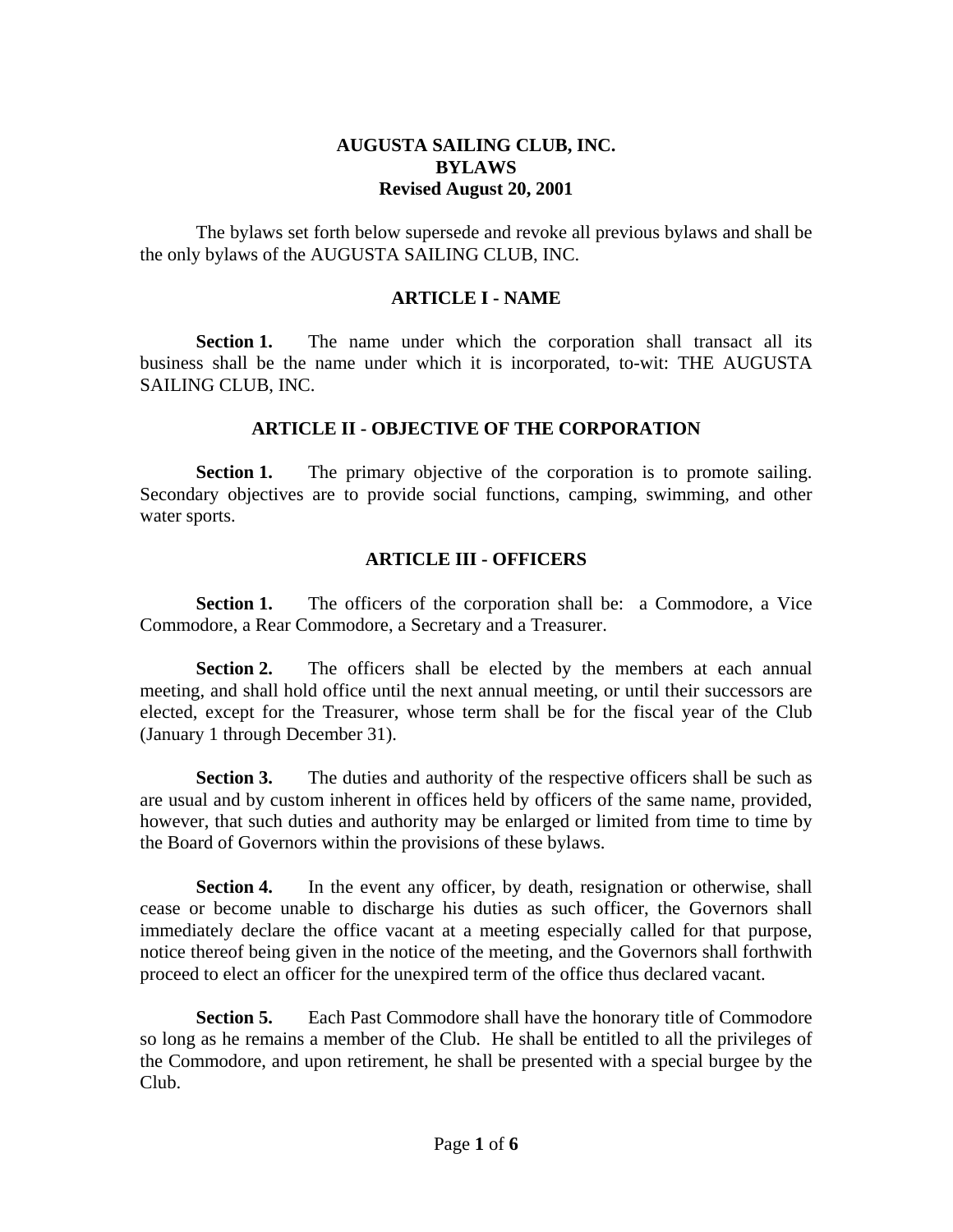#### **ARTICLE IV - BOARD OF GOVERNORS**

 **Section 1.** There shall be a Board of Governors made up of the **five** officers of the corporation, the immediate past Commodore, and eight additional members. The usual period of service for these members of the Board is two years and half the group is to be elected at each annual meeting. A member of the Board of Governors shall have been a member of the Club for a minimum of one year. An officer shall have served on the Board of Governors for a minimum of one year.

**Section 2.** The Board of Governors shall have the power to manage the affairs of the corporation and, except as otherwise provided herein, to do all other acts and things necessary to the proper administration of the corporation's affairs. The Board of Governors shall have all the powers normally invested in boards of corporations by the laws of the State of Georgia except as otherwise provided herein.

 In addition to all other powers conferred upon the Board of Governors by law or by these bylaws, the Board of Governors shall have the power to enact and enforce such policies, rules and regulations for the management, control, maintenance and use of all club grounds and facilities as they, from time to time, may deem to be in the best interests of the Club and which are not inconsistent with the laws of Georgia or other sections of these bylaws.

 **Section 3.** The Board of Governors shall establish an annual budget prior to the annual meeting of the preceding year and publish it to the members during the first quarter of each calendar year.

**Section 4.** The Board of Governors shall appoint a committee of three Club members, none of whom shall be a current member of the Board of Governors, during the fourth quarter of each calendar year. The committee shall review the books of the Club and report to the Board whether the books are in order and whether further review of the books is needed. At least one member of the committee shall have accounting training or equivalent business experience.

**Section 5.** All laws or provisions to the contrary notwithstanding, no assets of the corporation shall be used as collateral for borrowing money without the approval of an affirmative majority of the members in good standing.

**Section 6.** No sale of the real estate of the corporation shall be made prior to dissolution of the corporation except as authorized at a special meeting of the members called for such a purpose at which approval thereof is given by affirmative vote of 2/3 of all members in good standing. Written notice of such special meeting specifying the matter for consideration shall be given to all members at least 14 days prior to the meeting.

**Section 7.** In the event that any member of the Board of Governors, by death, resignation or otherwise, shall become unable to discharge his duties, the Commodore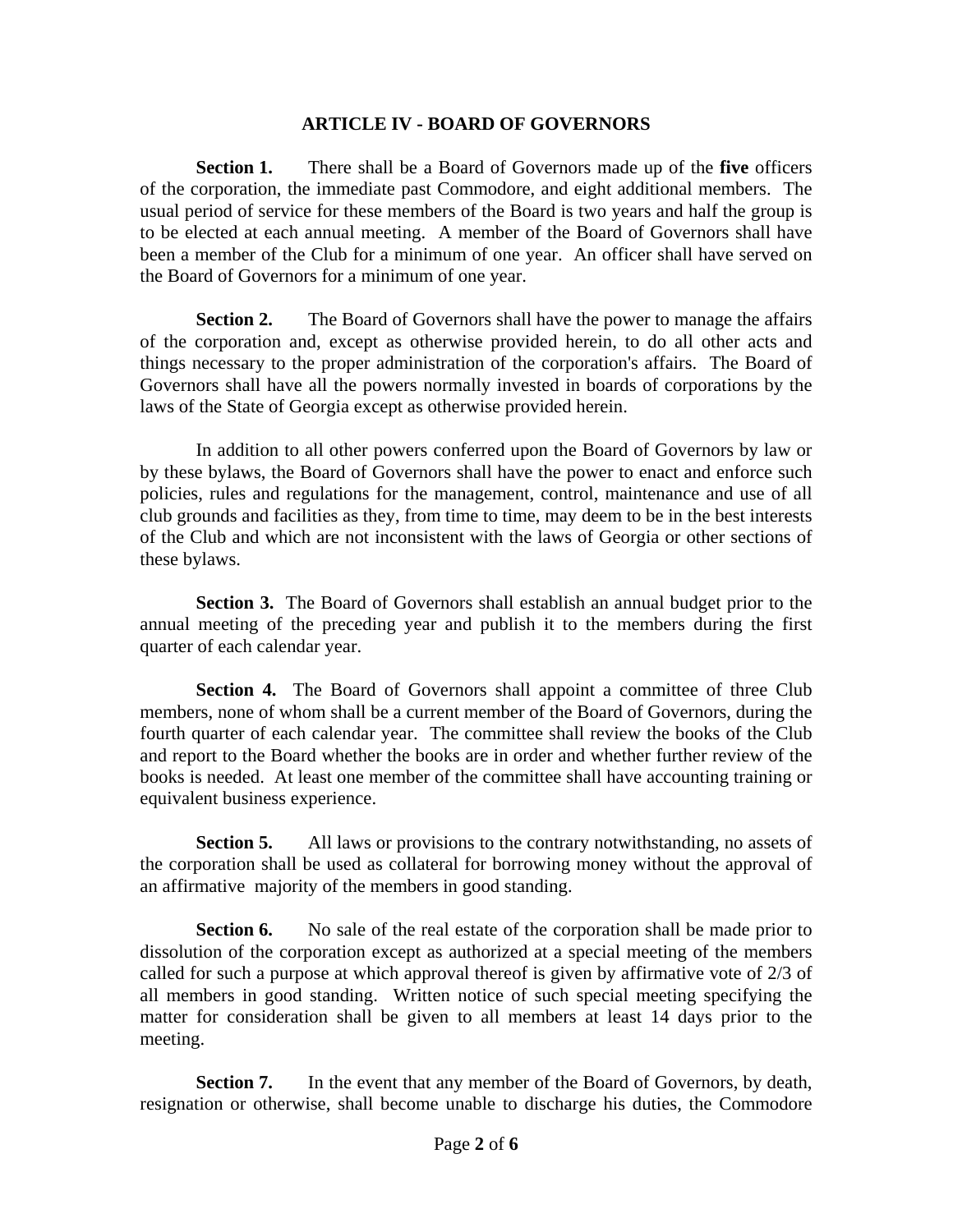shall appoint another person to serve until the next annual meeting of the Board of Governors. At the next annual meeting, the vacancy shall be filled in the same manner that the members of the Board of Governors are elected. If the term of office for the vacant position is not expired at the time of the annual meeting, then the person selected at the annual meeting shall serve for the remaining portion of the unexpired term.

 **Section 8.** The procedures for the selection of new members shall be established by the Board of Governors and included in the House and Ground Rules. At a minimum, such procedures shall include the requirements that the names of prospective members be published in the Starboard Tack and that the prospective members shall receive an affirmative vote of the Board at the next meeting held no earlier than ten (10) days after the date of publication of the names of the prospective members in the Starboard Tack.

**Section 9.** Any officer or governor may be removed with or without cause by the affirmative vote of two-thirds (2/3) of the total membership of the Board of Governors. Written notice shall be given to the officer or governor proposed for removal 30 days prior to the meeting and he shall have an opportunity to defend himself.

**Section 10.** The Board of governors shall maintain a Long Range Planning Committee, the composition and duties of which shall be established by the Board in the House and Grounds Rules.

# **ARTICLE V - MEETINGS**

 **Section 1.** The annual meeting shall be held on a date fixed by the Commodore during November of each year. In addition, the Board of Governors shall meet at such other times as set by the Board of Governors. All scheduled meetings shall be published in the Starboard Tack at least thirty (30) days prior to the meeting. All meetings shall be open to all members unless two-thirds (2/3) of the Board members present vote that a portion of a meeting be limited to members of the Board of Governors.

**Section 2.** Three months prior to the annual meeting, the Commodore shall appoint a nominating committee consisting of not less than three and not more than five members. Members of the Committee shall have completed a term as members of the Board of Governors or officers of the corporation and shall not be serving in such capacity currently. The nominating committee shall nominate one candidate for each vacancy to be filled on the Board of Governors, for Commodore, Vice Commodore, Rear Commodore, Secretary and Treasurer. Such names shall be presented to the membership by posting in the club house and by publication in the Starboard Tack no later than 30 days prior to the annual meeting. Additional nominations for officers and Governors may be made by members in good standing to the Secretary at any time prior to the meeting or from the floor at the time of the meeting.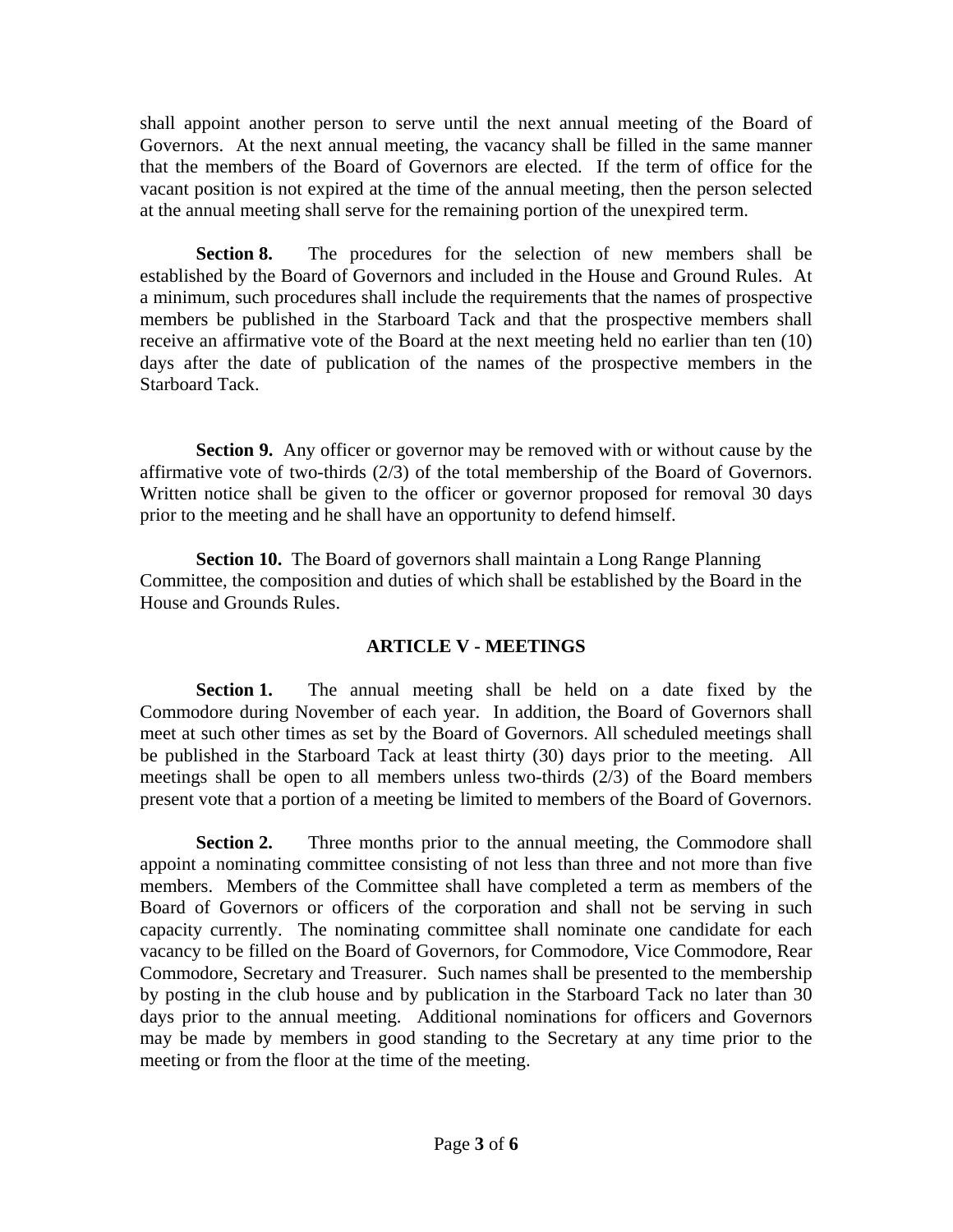**Section 3.** Any matters pertaining to the affairs of the corporation may be considered and action binding on the corporation may be taken at regular or special meetings, except that amendments to these bylaws may be adopted only in the manner hereinafter set forth.

**Section 4.** Meetings of the Board of Governors shall be held upon the call of the Commodore or any three members of the Board of Governors. Notice of such meetings shall be given to each Governor not less than twenty-four hours prior to the time of holding of the meeting, unless such notice be waived in writing or by the presence of all members of the Board of Governors at such meetings.

**Section 5.** Special meetings of the membership may be initiated by a written petition signed by 15% of all members in good standing and stating the specific subject of such meeting. Fourteen days prior to such meeting, written notice shall be given to the general membership and a copy of the petition filed with the Secretary of the Club.

**Section 6.** Roberts Rules of Order shall be the authority for the settlement of disputes regarding rules of order at all meetings.

**Section 7.** On matters requiring an affirmative vote of a majority or greater number of all members in good standing, members may vote by absentee ballot, provided that the absentee ballot states the specific question to be voted upon. Proxies shall not be permitted.

# **ARTICLE VI - MEMBERSHIP**

**Section 1.** The membership of the corporation shall be elected as provided for in these bylaws and the House and Ground Rules. The Board of Governors may from time to time create classes of membership with varying rights and responsibilities, including the right to vote. The Board of Governors may set limits in its discretion on the total number of members.

**Section 2.** Members of the corporation in good standing have the power:

 (a) To elect the governors and officers of the corporation at the annual meeting of the members.

 (b) To remove from office any governor or officer, with or without cause, at a regular or special meeting by the affirmative vote of 2/3 of all members in good standing, provided that the governor or officer proposed to be removed shall have been given written notice 30 days prior to the meeting and that members shall have been given written notice 14 days prior to the meeting. The governor or officer shall have an opportunity to defend himself. The proposal by the members to remove a governor or officer shall be initiated by a petition signed by 15% of all members in good standing submitted to the Secretary. The Secretary shall give written notice to the individual proposed for removal 30 days prior to any meeting to consider the removal and shall give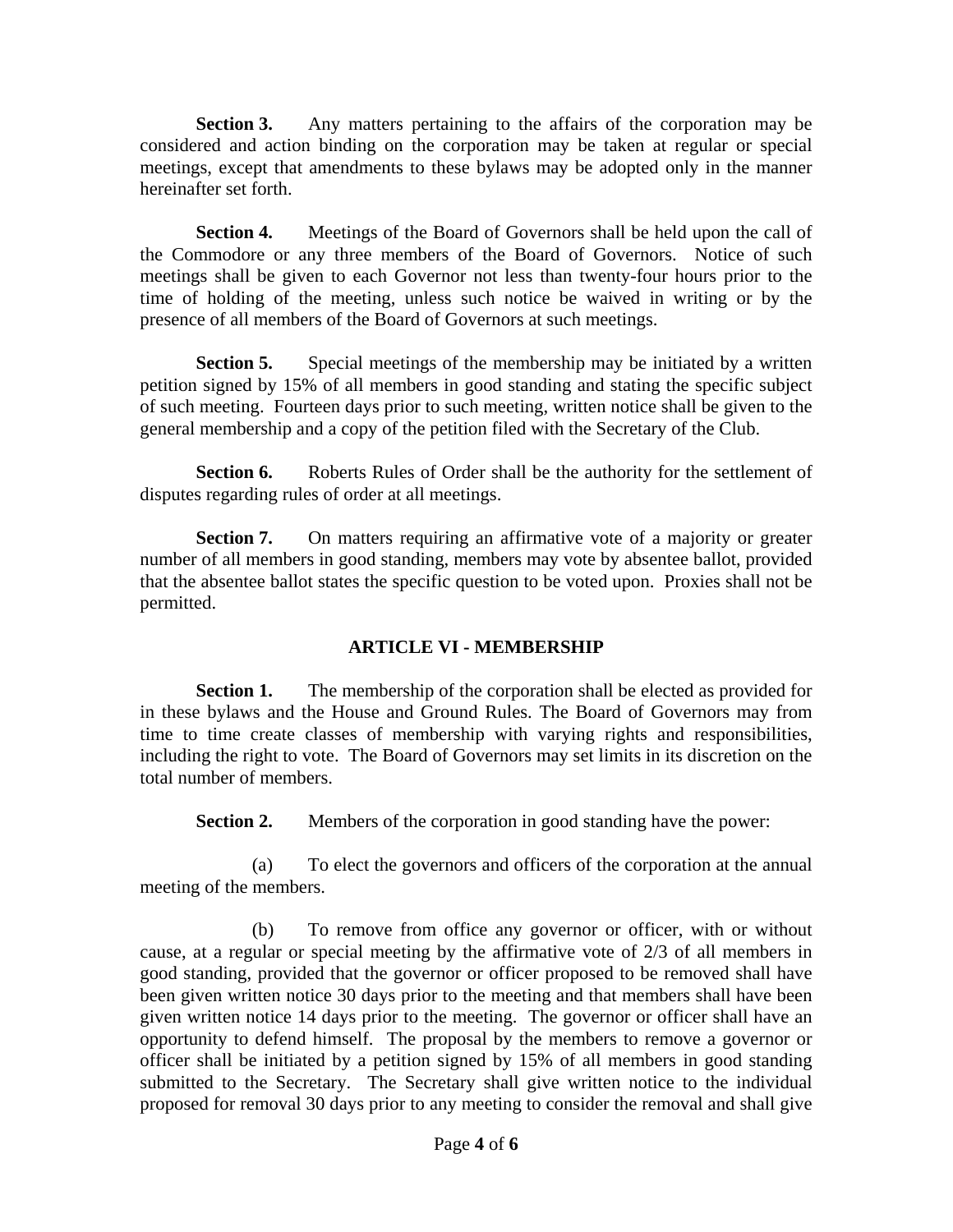written notice to the other governors, officers and members 14 days prior to any meeting to consider such removal.

 (c) To modify, suspend or veto any decision of the Board of Governors or officers by an affirmative majority vote of all members in good standing, provided that 14 days prior to the special or regular meetings at which such action is to be considered, written notice shall be given to all members stating the matter to be considered and a copy of the proposal placed on file with the Club Secretary.

# **ARTICLE VII - FAMILY MEMBERSHIP**

**Section 1:** Each membership in the corporation shall be either an individual membership or, in the case of a married couple, a family membership. Family membership is available to all membership categories (Active, Non-resident, etc.). Family membership is optional. Current married individual members can request a change to family membership. New married applicants can join as either individual or family members.

**Section 2:** Both the husband and wife in a family membership share the same dues and fee obligations as one individual member.

**Section 3:** Both the husband and wife in a family membership share a single vote, and they also share other numerical limitations such as the number of slips owned, number of camper sites occupied, etc. If the family members are in a membership category that can hold office, either family member can hold office. However, both family members cannot be an Officer and/or Board Member simultaneously.

 Either the husband or wife in a family membership may enter the single vote. However, if both parties of a family membership cannot agree on a vote and they voice this disagreement, the single vote of the family membership shall be null and void and, for the purposes of determining whether a particular action has received the necessary votes, shall be treated as a vote of abstention.

**Section 4:** In the event of divorce or marriage dissolution of the parties to a family membership one of the parties may assume an individual membership in the same category without payment of additional initiation fees or loss of seniority. The corporation shall determine which party assumes the individual membership by the first of these three criteria that shall apply: (1) the direction of the court that executed the divorce or dissolution, (2) by signed written instruction of both parties, (3) by lot.

#### **ARTICLE VIII - DUES**

**Section I.** All fees, dues or other charges shall be fixed by the Board of Governors. The Board of Governors shall establish and publish policies for the collection of such charges and shall have the authority to suspend or terminate the